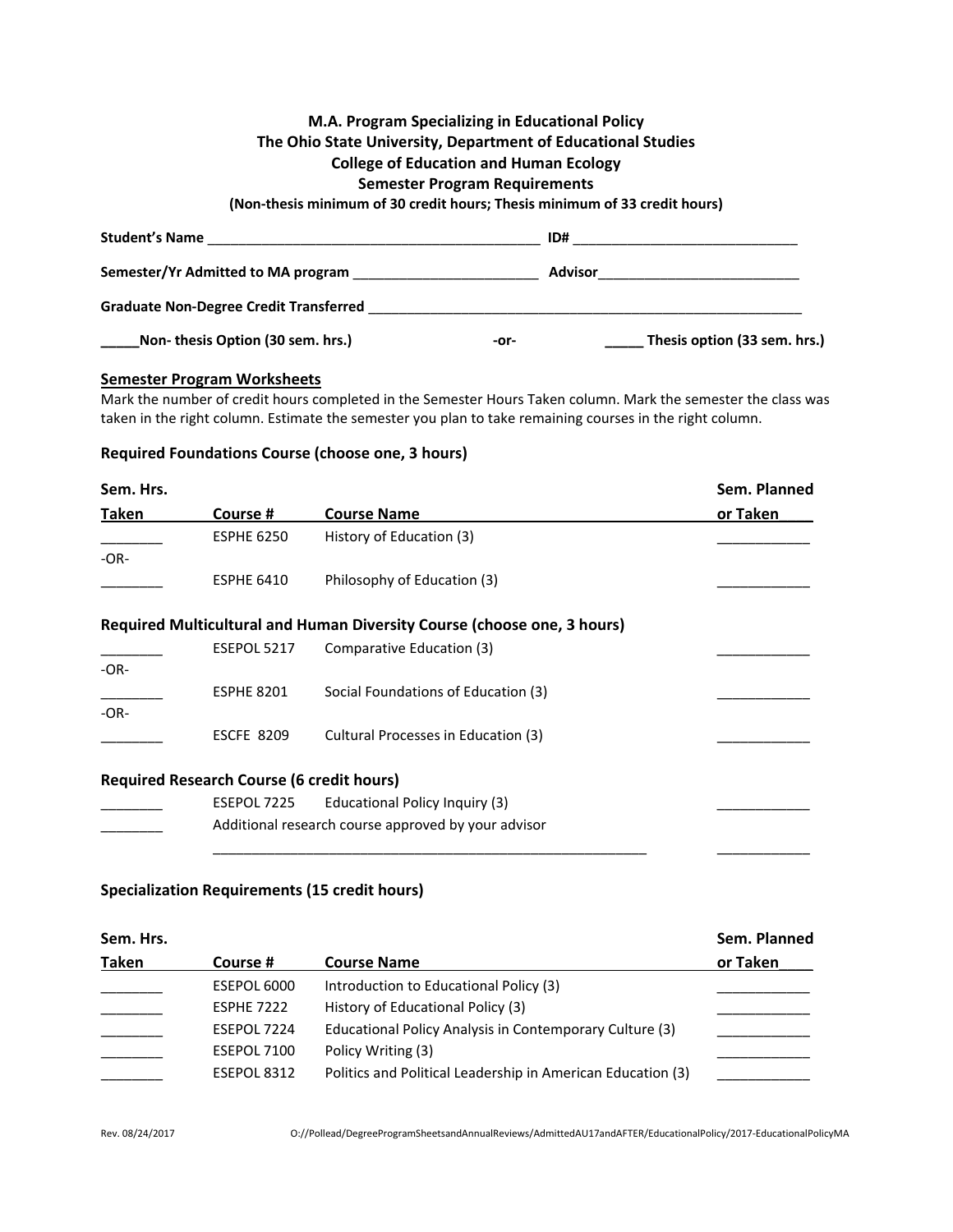#### **Elective Requirements (minimum 3 hours)**

| ESEPOL 8352        | Educational Policy in Democratic Society (3)        |  |
|--------------------|-----------------------------------------------------|--|
| <b>ESPHE 8410</b>  | Ethics and Education: Equality, Freedom             |  |
|                    | and Justice in Schools (3)                          |  |
| ESHESA 7568        | Higher Education and Public Policy (3)              |  |
| ESHESA 7569        | Higher Education Governance and Policy Analysis (3) |  |
| ESLTECH 6223       | Issues and Practices in Educational Technology (3)  |  |
| <b>ESTEPL 8421</b> | Inquiry into Teacher Education (3)                  |  |

*Students who intend on pursuing policy work after completion of their degree will complete a minimum of 3 hours of practicum for their elective course.*

#### **Practicum**

ESEPOL 8193 Independent Study for Policy Practicum

*Students writing a thesis will complete a minimum of 3 semester hours with a member of their committee to reflect their research and writing of the thesis.*

#### **Thesis Preparation (minimum 3 semester hours)**

EDUCST 7999 Thesis Research: Educational Studies

-OR-

Guidelines for Formatting Theses, Dissertations and D.M.A. Documents: [http://gradsch.osu.edu/Depo/PDF/Guidelines.pdf.](http://gradsch.osu.edu/Depo/PDF/Guidelines.pdf)

**Thesis**

Final Oral Exam Date:

Result of Final Oral Exam: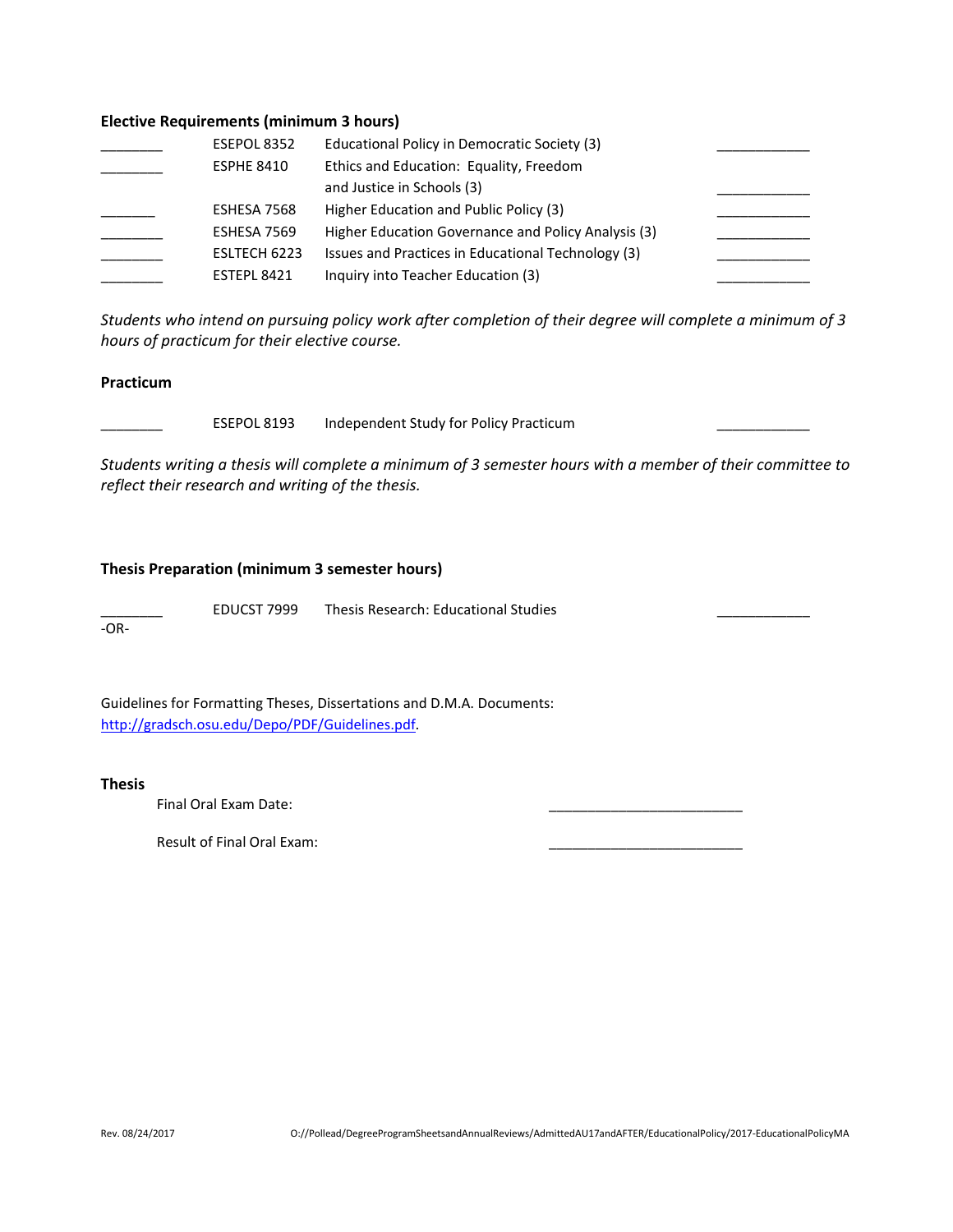| <b>Year 1: Annual Review</b> |                                           |      |
|------------------------------|-------------------------------------------|------|
|                              | Semester/Year                             |      |
|                              |                                           |      |
| <b>Student Signature</b>     | Advisor Signature                         |      |
| Date                         | <b>Student Services Review (Initials)</b> | Date |
| <b>Year 2: Annual Review</b> | Semester/Year                             |      |
| <b>Student Signature</b>     | <b>Advisor Signature</b>                  |      |
| Date                         | <b>Student Services Review (Initials)</b> | Date |
| <b>Year 3: Annual Review</b> | Semester/Year                             |      |
| <b>Student Signature</b>     | <b>Advisor Signature</b>                  |      |
| Date                         | <b>Student Services Review (Initials)</b> | Date |